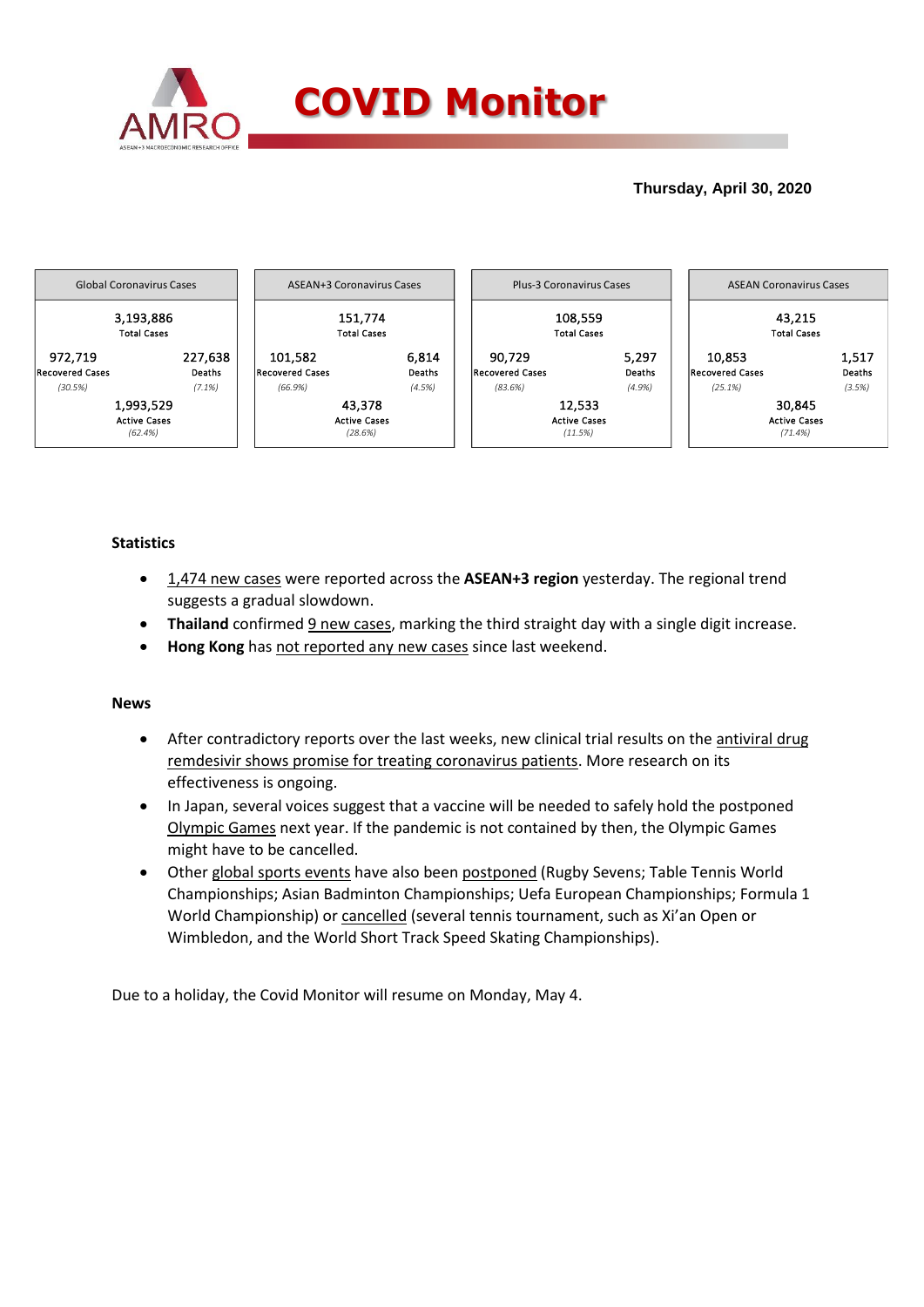

#### Overview of Confirmed COVID-19 Cases

Data as of 29/4/2020

| Economy           | <b>Total</b><br>Cases | Cases per 1M<br>Population | <b>New</b><br>Cases | <b>New cases</b><br>$(7$ -day avg $)^1$ | <b>ANew</b><br>$\text{Case}^2$ | ∆% New<br>Cases | <b>Total</b><br><b>Deaths</b> | <b>New</b><br><b>Deaths</b> | <b>Fatality</b><br>Rate (%) | <b>Total</b><br>Recovered | Recovery<br>Rate $(\%)^3$ | <b>Active</b><br>Cases |
|-------------------|-----------------------|----------------------------|---------------------|-----------------------------------------|--------------------------------|-----------------|-------------------------------|-----------------------------|-----------------------------|---------------------------|---------------------------|------------------------|
|                   | 3,193,886             |                            |                     |                                         |                                |                 | 227,638                       |                             |                             | 972,719                   |                           |                        |
| Global            |                       |                            | 77,488              | $\lambda$                               | 2,854                          | 2.5             |                               | 10,485                      | 7.1                         |                           | 30.5                      | 1,993,529              |
| ASEAN+3           | 151,774               |                            | 1,474               |                                         | 155                            | 1.0             | 6,814                         | 60                          | 4.5                         | 101,582                   | 66.9                      | 43,378                 |
| Plus-3            | 108,559               |                            | 167                 |                                         | 14                             | 0.2             | 5,297                         | 20                          | 4.9                         | 90,729                    | 83.6                      | 12,533                 |
| ASEAN             | 43,215                |                            | 1,307               |                                         | 141                            | 3.1             | 1,517                         | 40                          | 3.5                         | 10,853                    | 25.1                      | 30,845                 |
| China             | 82,862                | 59                         | 4                   |                                         | $-18$                          | 0.0             | 4,633                         | $\mathbf 0$                 | 5.6                         | 78,472                    | 94.7                      | $-243$                 |
| Hong Kong, China  | 1,037                 | 136                        | $\mathbf 0$         |                                         | $\pmb{0}$                      | 0.0             | $\overline{4}$                | $\mathbf 0$                 | 0.4                         | 830                       | 80.0                      | 203                    |
|                   | 13,895                | 110                        | 159                 |                                         | 37                             | 1.2             | 413                           | 19                          | 3.0                         | 2,368                     | 17.0                      | 11,114                 |
| Japan             | 10,765                |                            |                     |                                         |                                | 0.0             | 247                           |                             |                             |                           |                           |                        |
| Korea             |                       | 207                        | $\overline{4}$      |                                         | $-5$                           |                 |                               | 1                           | 2.3                         | 9,059                     | 84.2                      | 1,459                  |
| Indonesia         | 9,771                 | 36                         | 260                 |                                         | $-155$                         | 2.7             | 784                           | 11                          | 8.0                         | 1,391                     | 14.2                      | 7,596                  |
| Malaysia          | 5,945                 | 179                        | 94                  |                                         | 63                             | 1.6             | 100                           | $\mathbf 0$                 | 1.7                         | 4,087                     | 68.7                      | 1,758                  |
| Philippines       | 8,212                 | 75                         | 254                 |                                         | 73                             | 3.2             | 558                           | 28                          | 6.8                         | 1,023                     | 12.5                      | 6,631                  |
| Singapore         | 15,641                | 2,743                      | 690                 |                                         | 162                            | 4.6             | 14                            | $\mathbf 0$                 | 0.1                         | 1,188                     | 7.6                       | 14,439                 |
| Thailand          | 2,947                 | 43                         | 9                   |                                         | $\overline{2}$                 | 0.3             | 54                            | $\mathbf 0$                 | 1.8                         | 2,665                     | 90.4                      | 228                    |
|                   |                       |                            |                     |                                         |                                |                 |                               |                             |                             |                           |                           |                        |
| Brunei Darussalam | 138                   | 306                        | 0                   |                                         | 0                              | 0.0             | $\mathbf{1}$                  | $\mathbf 0$                 | 0.7                         | 124                       | 89.9                      | 13                     |
| Cambodia          | 122                   | $\overline{7}$             | $\mathbf 0$         |                                         | $\mathbf 0$                    | 0.0             | 0                             | $\mathbf 0$                 | 0.0                         | 119                       | 97.5                      | 3                      |
| Lao PDR           | 19                    | 3                          | $\Omega$            |                                         | $\pmb{0}$                      | 0.0             | 0                             | $\mathbf 0$                 | 0.0                         | 7                         | 36.8                      | 12                     |
| Myanmar           | 150                   | 3                          | 0                   |                                         | -4                             | 0.0             | 6                             | 1                           | 4.0                         | 27                        | 18.0                      | 117                    |
| Vietnam           | 270                   | $\overline{3}$             | $\mathbf 0$         |                                         | 0                              | 0.0             | $\Omega$                      | $\Omega$                    | 0.0                         | 222                       | 82.2                      | 48                     |
|                   |                       |                            |                     |                                         |                                |                 |                               |                             |                             |                           |                           |                        |
| Belgium           | 47,859                | 4,156                      | 525                 |                                         | $-122$                         | 1.1             | 7,501                         | 170                         | 15.7                        | 11,283                    | 23.6                      | 29,075                 |
| France            | 167,605               | 2,579                      | $-2,512$            |                                         | $-5,528$                       | $-1.5$          | 24,087                        | 427                         | 14.4                        | 48,228                    | 28.8                      | 92,778                 |
| Germany           | 161,539               | 1,947                      | 1,627               |                                         | 473                            | 1.0             | 6,467                         | 153                         | 4.0                         | 120,400                   | 74.5                      | 34,672                 |
| Italy             | 203,591               | 3,380                      | 2,086               |                                         | $-5$                           | 1.0             | 27,682                        | 323                         | 13.6                        | 71,252                    | 35.0                      | 104,657                |
| Netherlands       | 38,802                | 2,245                      | 386                 |                                         | 215                            | 1.0             | 4,711                         | 145                         | 12.1                        |                           | $\sim$                    |                        |
| Spain             | 236,899               | 5,055                      | 4,771               |                                         | 2,065                          | 2.1             | 24,275                        | 453                         | 10.2                        | 132,929                   | 56.1                      | 79,695                 |
| Switzerland       | 29,407                | 3,401                      | 143                 |                                         | 43                             | 0.5             | 1,716                         | 17                          | 5.8                         | 22,600                    | 76.9                      | 5,091                  |
| UK                | 165,221               | 2,457                      | 4,076               |                                         | 80                             | 2.5             | 26,097                        | 4,419                       | 15.8                        |                           | L.                        |                        |
|                   |                       |                            |                     |                                         |                                |                 |                               |                             |                             |                           |                           |                        |
| Australia         | 6,752                 | 260                        | 8                   |                                         | $-15$                          | 0.1             | 91                            | $\overline{2}$              | 1.3                         | 5,715                     | 84.6                      | 946                    |
| Brazil            | 79,685                | 377                        | 6,450               |                                         | 661                            | 8.8             | 5,513                         | 430                         | 6.9                         | 34,132                    | 42.8                      | 40,040                 |
| Canada            | 52,865                | 1,398                      | 1,715               |                                         | 181                            | 3.4             | 3,155                         | 172                         | 6.0                         | 20,327                    | 38.5                      | 29,383                 |
| India             | 33,062                | 24                         | 1,738               |                                         | $-135$                         | 5.5             | 1,079                         | 71                          | 3.3                         | 8,437                     | 25.5                      | 23,546                 |
| Iran              | 93,657                | 1,113                      | 1,073               |                                         | $-39$                          | 1.2             | 5,957                         | 80                          | 6.4                         | 73,791                    | 78.8                      | 13,909                 |
| Russia            | 99,399                | 678                        | 5,841               |                                         | $-570$                         | 6.2             | 972                           | 105                         | 1.0                         | 10,286                    | 10.3                      | 88,141                 |
| Turkey            | 117,589               | 1,399                      | 2,936               |                                         | 544                            | 2.6             | 3,081                         | 89                          | 2.6                         | 44,040                    | 37.5                      | 70,468                 |
| lus.              | 1,038,264             | 3,136                      | 27,294              |                                         | 2,920                          | 2.7             | 60,870                        | 2,612                       | 5.9                         |                           |                           |                        |

Source: Haver Analytics, sourced from John Hopkins University; AMRO staff calculations.

Notes: New cases since last business day. Monday's data includes weekend data. Δ% refers to percentage change since last business day. Fatality rate measured as deaths per confirmed infections.

1/ Since January 31, 2020.

2/ As new data is recorded on business days only, Monday's data includes weekend data. For ease of comparison, ΔNew Cases for Monday's data is based on the 3-day Saturday-Monday average.

3/ Recovery rate is a proxy for the stage of the cycle.